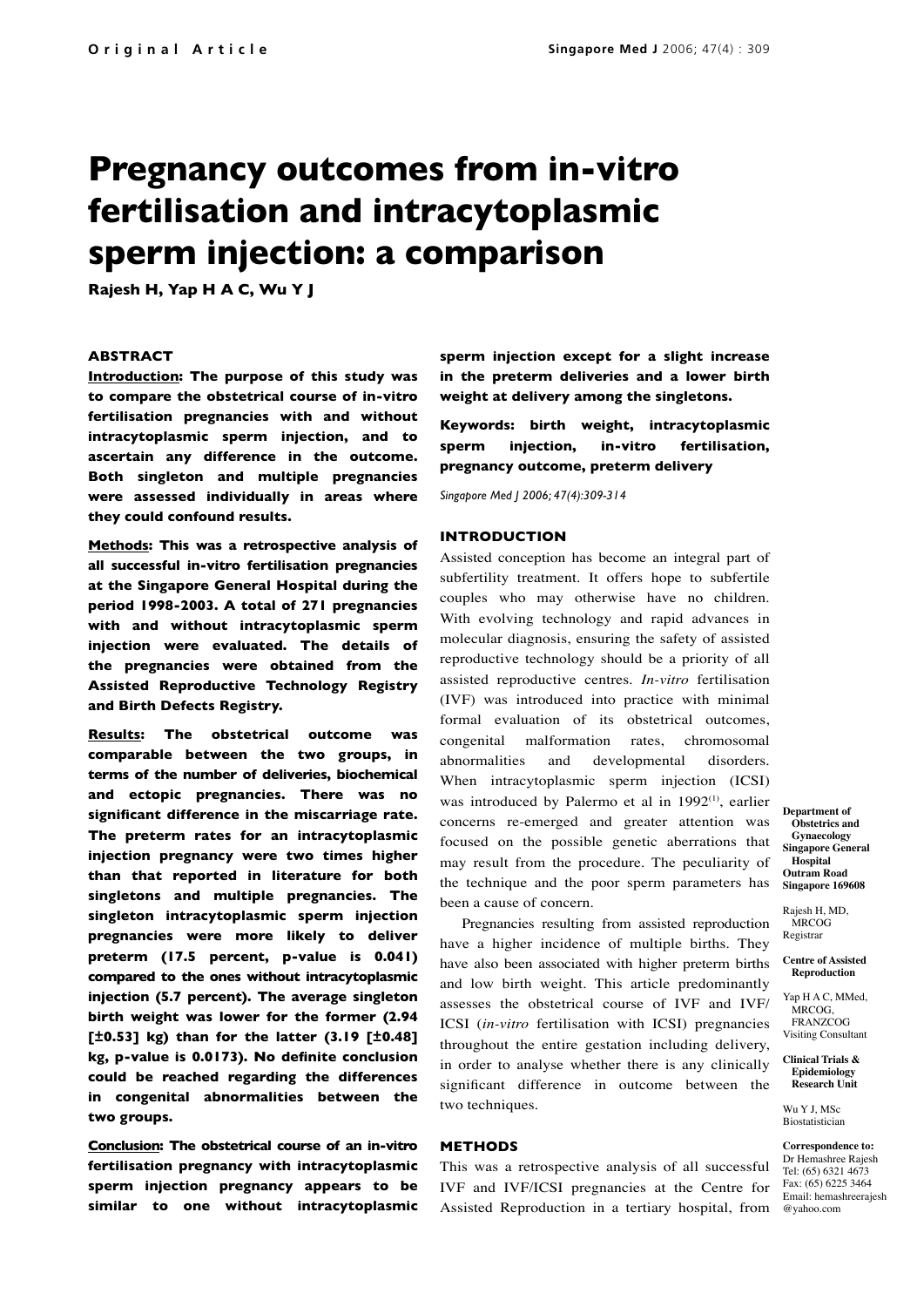|                 | Delivery    | Missed abortion | Biochemical pregnancies | <b>Ectopics</b> | Total |
|-----------------|-------------|-----------------|-------------------------|-----------------|-------|
| <b>IVF/ICSI</b> | 125 (75.3%) | 34 (20.5%)      | 2(1.2%)                 | 5(3%)           | 166   |
| <b>IVF</b>      | 76 (72.4%)  | 20 (19%)        | 6(5.7%)                 | 3(2.9%)         | 105   |
| Total           | 201         | 54              | 8                       | 8               | 271   |
| p-value         | 0.217       | 0.917           | 0.0591                  |                 |       |

**Table I. Course of the pregnancies and a comparison of IVF with IVF/ICSI within each outcome.**

October 1998 to September 2003. There were a total of 271 pregnancies. Of these, 201 went on to delivery and were registered in the Assisted Reproductive Technology (ART) Registry during this period. There were 166 ICSI/IVF pregnancies and 105 IVF pregnancies in this group. ICSI/IVF is usually offered at our centre when the normal motile sperm count is less than 1 million/ml or when the percentage of fertilisation after IVF is less than 50%.

There were 156 singleton pregnancies (103 IVF/ ICSI and 53 IVF), 38 pairs of twins (19 in each group), and seven sets of triplets (3 IVF/ICSI and 4 IVF). All the details regarding the embryo transfer, number of conceptions, mode of delivery, birth weights and information on neonatal outcomes were obtained from the ART Registry. In addition, details regarding the birth defects were obtained from both antenatal ultrasounds done at our Prenatal Diagnostic Centre and our Birth Defects Registry. These include a compilation of congenital malformations occurring in inpatient deliveries and pregnancy terminations due to foetal malformations. For patients who had conceived at our institute but had delivered elsewhere (38 pregnancies), they were traced and their delivery records were obtained to complete the database.

There were 271 mothers included in this study. Of these, 201 mothers had a successful delivery and in total, 253 babies were born. The variables examined were outcome for all mothers, gestational age, number of babies, the mode of delivery, abnormalities, mother's age and birth weight. Descriptive statistics were summarised for each group. Crosstables were presented for categorical variables and continuous variables were expressed as mean (and standard deviation [SD]). For the comparison of the mothers' characteristics, chi-square test/Fisher's exact test was performed for categorical variables while two-sample t-test/ Mann-Whitney U-test was carried out for continuous variables, where appropriate. Comparison of the babies' birth rate, abnormality rate and mothers' age were performed using generalised linear regression model considering the correlation among those babies who were born to the same mother. All statistical analyses were performed using Statistical Analysis System (SAS) version 8.0. Statistical significance was assumed if  $p<0.05$ .

# **RESULTS**

The average age of the IVF/ICSI mother was similar to the average age of the IVF mother (33.4 years versus 33.7 years). The live birth rate was 74% in the study. The miscarriage rate was 19.9%, and the rate of both ectopic and biochemical pregnancies were 3% each (Table I). There were no significant differences in the rates of missed abortion (p=0.9170), biochemical pregnancies (p=0.0591) and ectopic pregnancies (p=1) between the IVF/ ICSI and the IVF groups. The mean gestational age (GA) for the singleton IVF/ICSI pregnancies was 37.8 weeks (SD 2.26) and 38.6 weeks (SD 1.41) for the IVF pregnancies (Table II). However, when the patients were grouped accordingly as preterm or term, there was a significant association between IVF/ICSI and preterm deliveries. The IVF pregnancies were more likely to deliver term (>37 weeks) than the IVF/ICSI pregnancies (OR=3.53, 95% CI 1.01-12.58, power 0.59).

In multiple pregnancies resulting from ART, the mean gestational age of delivery for twins was 34 weeks for IVF/ICSI and 34.2 weeks for IVF. The triplets usually delivered at 31.3 weeks for IVF/ICSI conceptions and at 32.8 weeks for IVF. For multiple pregnancies, the deliveries at gestational age  $\lt 34$  weeks,  $\ge 34 - \lt 37$  weeks and >37weeks were compared (Table III). However, there were no significant difference in GA at delivery between IVF and IVF/ICSI groups (p=0.8091, Pearson chi-square test). There was no difference in the multiple pregnancy rate between IVF/ICSI and IVF (Table IV, p=0.106, Pearson chi-square test). The commonest number of embryos transferred was three, and this resulted in 20% having a twin pregnancy and 4.3% having a triplet pregnancy. 15.8 % of the twins were discordant in our study. There was no difference in the rate of discordance between the IVF/ICSI and the IVF groups (3/19 of both groups were discordant).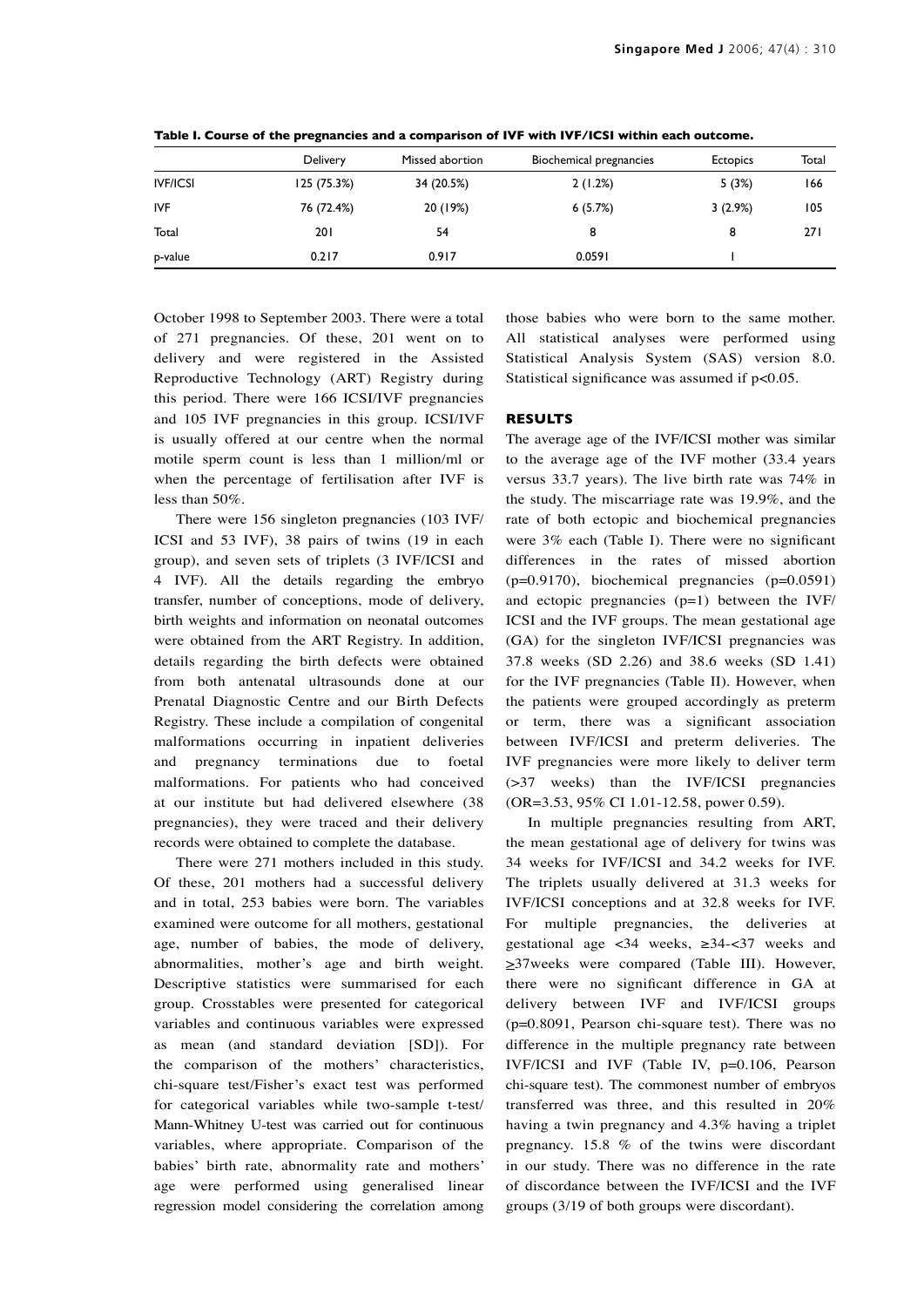The mode of delivery was most commonly caesarean section in 54% of the pregnancies. The modes of delivery were similar in the IVF and IVF/ICSI groups and there was no statistically significant association between the two groups (p= 0.598, Pearson chi-square test, Table V). Among singletons, the average birth weight was 2.9 kg (SD 0.53) for an IVF/ICSI pregnancy and 3.2 kg for an IVF pregnancy (SD 0.48). The median birth weight was 3kg (range 1.0-4.3kg) and 3.2 kg (range 2.1-4.6kg, Table VI, power 0.82), respectively. However, there was no significant difference in low birth weight between the IVF/ICSI groups  $(p=0.1195,$  power 0.47). The average weight of a baby in a multiple pregnancy was 2kg for an IVF/ ICSI pregnancy and 1.9kg for an IVF pregnancy (Table VII). There was no significant difference in birth weight among the multiple pregnancies between the two groups (p=0.9878, generalised linear model).

There were only four congenital malformations in the entire group. Of these, three of them were from IVF/ICSI (2%) pregnancies and one was from the IVF  $(1\%)$  group. In our group, there were two atrial septal defects and an anencephalic baby in the IVF/ICSI group. There was a baby with multiple cardiac malformations in the IVF group. There appears to be no statistically significant differences in the malformation rate between the IVF and the IVF/ICSI pregnancies (p=0.5350). However, the small sample size of our population and the low anomaly rate need to be considered (power 0.1). There was also no significant difference in the maternal age amongst those with congenital abnormalities compared to those with no abnormalities (p=0.7833).

Karyotyping was done for ten of the patients who had miscarriages and four of them were found to be abnormal. Three of them were IVF patients of whom two were aged over 35 years. There was no significant difference in the maternal age among those with a normal or an abnormal karyotype (p=0.833). There was no significant difference between the incidence of abnormal karyotypes between the IVF and the IVF/ICSI groups (p=1, Fisher's exact test).

## **DISCUSSION**

IVF and IVF/ICSI are two different methods of ART. IVF/ICSI is extremely sperm selective, while in IVF, there is still natural and random sperm selection. The overall miscarriage rate was 19.9%, which is similar to the one in five miscarriage rate universally accepted. The miscarriage rates of

#### **Table II. Gestational age at delivery for singletons.**

|                 |            | IVF         | <b>IVF/ICSI</b> | p-value |
|-----------------|------------|-------------|-----------------|---------|
| Gestational age |            |             |                 |         |
| (in weeks)      | Mean (S.D) | 38.7 (1.41) | 37.8 (2.26)     | 0.062   |
|                 | <37        | 3(5.7%)     | 18 (17.5%)      | 0.041   |
|                 | >37        | 50 (94.3%)  | 85 (82.5%)      |         |

#### **Table III. Gestational age at delivery for multiple pregnancies.**

| Gestational age (in weeks) | IVF          | <b>IVF/ICSI</b> | p-value |
|----------------------------|--------------|-----------------|---------|
| $34$                       | $15(30.0\%)$ | 13(27.7%)       | 0.809   |
| $>34 - 37$                 | 25 (50.0%)   | 22 (46.8%)      |         |
| >37                        | $10(20.0\%)$ | 12(25.5%)       |         |
|                            |              |                 |         |

#### **Table IV. Number of singletons versus multiple pregnancies.**

| Number of babies | IVF        | <b>IVF/ICSI</b> | p-value |
|------------------|------------|-----------------|---------|
|                  | 53 (69.7%) | 103(82.4%)      | 0.106   |
| $\overline{2}$   | 19 (25.0%) | 19 (15.2%)      |         |
| 3                | 4(5.3%)    | 3(2.4%)         |         |

#### **Table V. Mode of delivery.**

| Delivery mode                            | IVF        | <b>IVF/ICSI</b> | p-value |
|------------------------------------------|------------|-----------------|---------|
| AVD(Assisted vaginal delivery)           | 10(13.2%)  | 13(10.4%)       | 0.598   |
| LSCS(Lower segment<br>caesarean section) | 43 (56.6%) | 66 (52.8%)      |         |
| NVD (Normal vaginal delivery)            | 23 (30.2%) | 46 (36.8%)      |         |

## **Table VI. Birth weight of singletons.**

|                   | IVF        | <b>IVE/ICSI</b> | p-value |
|-------------------|------------|-----------------|---------|
| Mean (SD)         | 3.2(0.48)  | 2.9(0.53)       | 0.0173  |
| $<$ 2.5 kg        | 3(5.7%)    | 16(15.5%)       | 0.1195  |
| $\geq$ 2.5 -<4 kg | 48 (90.6%) | 85 (82.5%)      |         |
| $\geq$ 4 kg       | 2(3.8%)    | 2(1.9%)         |         |

#### **Table VII. Birth weight of multiple pregnancies.**

| IVF       | <b>IVE/ICSI</b> | p-value |
|-----------|-----------------|---------|
| 1.9(0.58) | 2.0(0.75)       | 0.5550  |
| 3(6%)     | 9(19.1%)        | 0.9878  |
| 39 (78%)  | 25 (53.2%)      |         |
| 8(16%)    | 13(27.7%)       |         |
|           |                 |         |

20% for IVF/ICSI pregnancies and 19% for IVF pregnancies correlates well with the reported rate of 17.6% for IVF/ICSI pregnancies and the 16.7% for the IVF pregnancies reported in the 1999 Society for ART data for the United States<sup>(2)</sup>.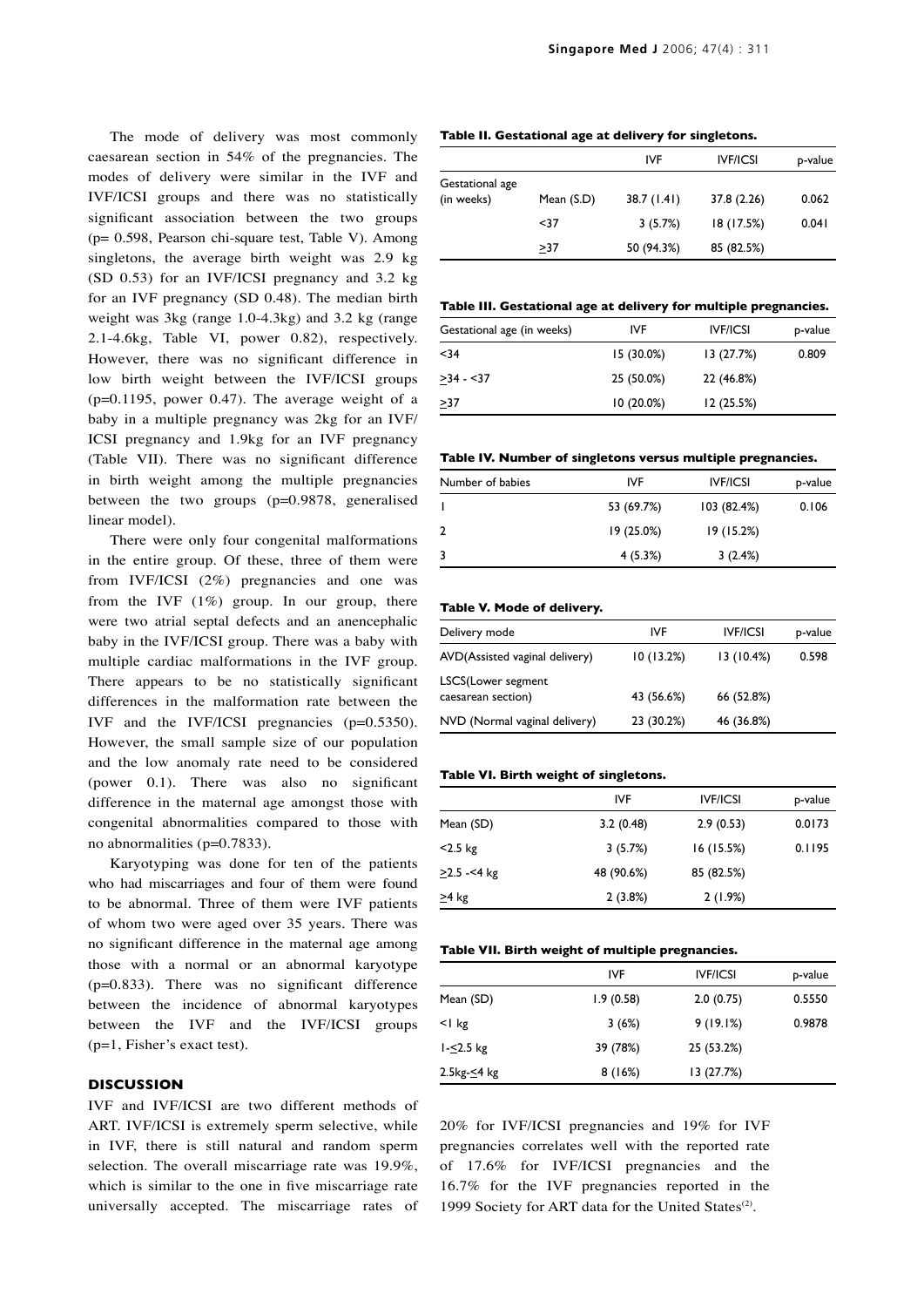The incidence of singleton pre-term deliveries was 13.4% in our study population, being 17.5% for the IVF/ICSI and 5.7% for the IVF group. IVF/ICSI pregnancies were significantly more likely to deliver preterm when compared to the IVF group. Wennerholm et al<sup>(3)</sup> evaluated 175 IVF/ ICSI pregnancies and described the obstetrical and perinatal outcomes of the subsequent births. The singleton preterm delivery rate for the IVF/ICSI pregnancies was 9%.

Wisanto et al<sup>(4)</sup>, in their evaluation of  $424$ pregnancies resulting from IVF/ICSI, also had a prematurity rate of 7.6% for singletons. The majority of the preterm IVF/ICSI pregnancies were between 34-37 weeks (80%). This is quite reassuring, as they do not need a high level of care compared to the extremely preterm births. We cannot account for this higher incidence of preterm births (no increase in iatrogenic causes and comparable vaginal versus caesarean deliveries) among our IVF/ICSI patients, though a possible cause could be the different ethnicity, race and smaller build in our population. Further evaluation is warranted as to whether medications or manipulations due to IVF/ICSI may predispose these patients to preterm birth.

There was a significant difference in birth weight between the singleton IVF and IVF/ICSI groups and the babies in the IVF group were heavier at birth, weighing 3.18 (+0.96) kg at birth (power 0.82). This is contradictory to Shieve et  $al^{(5)}$  and Wennerholm et  $al^{(3)}$  who found in their analyses that IVF/ICSI babies were heavier than the IVF group. We had a higher preterm delivery rate in the IVF/ICSI group and this could possibly account for these results. There was no difference in the incidence of low birth weight between the two groups. We had a 12.2% incidence of low birth weight among singletons and 64% among multiple pregnancies, similar to those of Shieve et al<sup>(5)</sup>. The overall risk for low birth weight of term infants conceived through ART is 2.6 (95% confidence interval,  $2.4$ - $2.7$ <sup>(5)</sup>. Thus, though there is an overall risk of low birth weight babies with ART, the fact that there is no significant difference between IVF and IVF/ICSI is reassuring.

Human menopausal gonadotropin in ART has been associated with increases in insulin-like growth factor binding protein-1, and this protein has been linked to intrauterine growth retardation<sup>(6)</sup>. Altered levels of endometrial proteins and increased rates of structural abnormalities of the placenta have been found in ART pregnancies<sup> $(7,8)$ </sup>. These factors may also contribute to growth restriction.

More than 75% of our multiple births were twins. The majority of these multiple pregnancies (77.3%) delivered preterm, and 29% were born prior to 34 weeks. These figures contrast with a study of a Danish cohort of twins where only 43.9% were delivered preterm(9). Our sample size was smaller compared to the Danish study. There was no difference in the birth weights or gestational ages at delivery between the IVF/ICSI and IVF groups. This further lends credence to the possibility that it is the increase in preterm births, which is more likely to cause the reduction in birth weight admist our IVF/ICSI singletons. Twinning per se with a constraint on the intrauterine resources is probably more determinant of foetal weight and gestational age than the mode of conception.

In Singapore, the Ministry of Health's guideline states that no more than three embryos should be replaced at any one time. However, a maximum of four embryos can be replaced if all of the following criteria are met:

- 1. All children conceived as a result of the procedure will be delivered and cared for in a hospital which has level 3 neonatal intensive care facilities.
- 2. The patient has undergone not less than two previous stimulated ART cycles which were unsuccessful.
- 3. The patient is above 35 years of age.

The average number of embryos transferred was around three. Twins were compared for a birth weight discordance of more than 20% of the weight of the larger twin. By these standards, 15.8% of the twins were discordant. We found no discrepancy in the rate of discordance between the IVF/ICSI and IVF groups. No previous comparative reports exist, and so this finding is reassuring. Pinborg et al<sup>(9)</sup> have found a higher rate of discordance in assisted reproductive pairs of twins compared to spontaneously-conceived twins (20.6% versus 15.7%). Spontaneously-conceived twins may be mono- or dizygous and probably the difference in foetal growth in dizygous pregnancies is genetic dissimilarity. Birth weight discordance is higher in monozygotic twins than in dizygotic twin pregnancies $(10)$ , due to a net imbalance in directional blood flow through placental anastomotic channels<sup>(11)</sup>. ART twins are predominantly dizygous.

Studies have also suggested that women who have conceived with ART are more likely to undergo caesarean section<sup> $(12-14)$ </sup>. The rate of caesarean section was more than 54.2% in our study, though there was no significant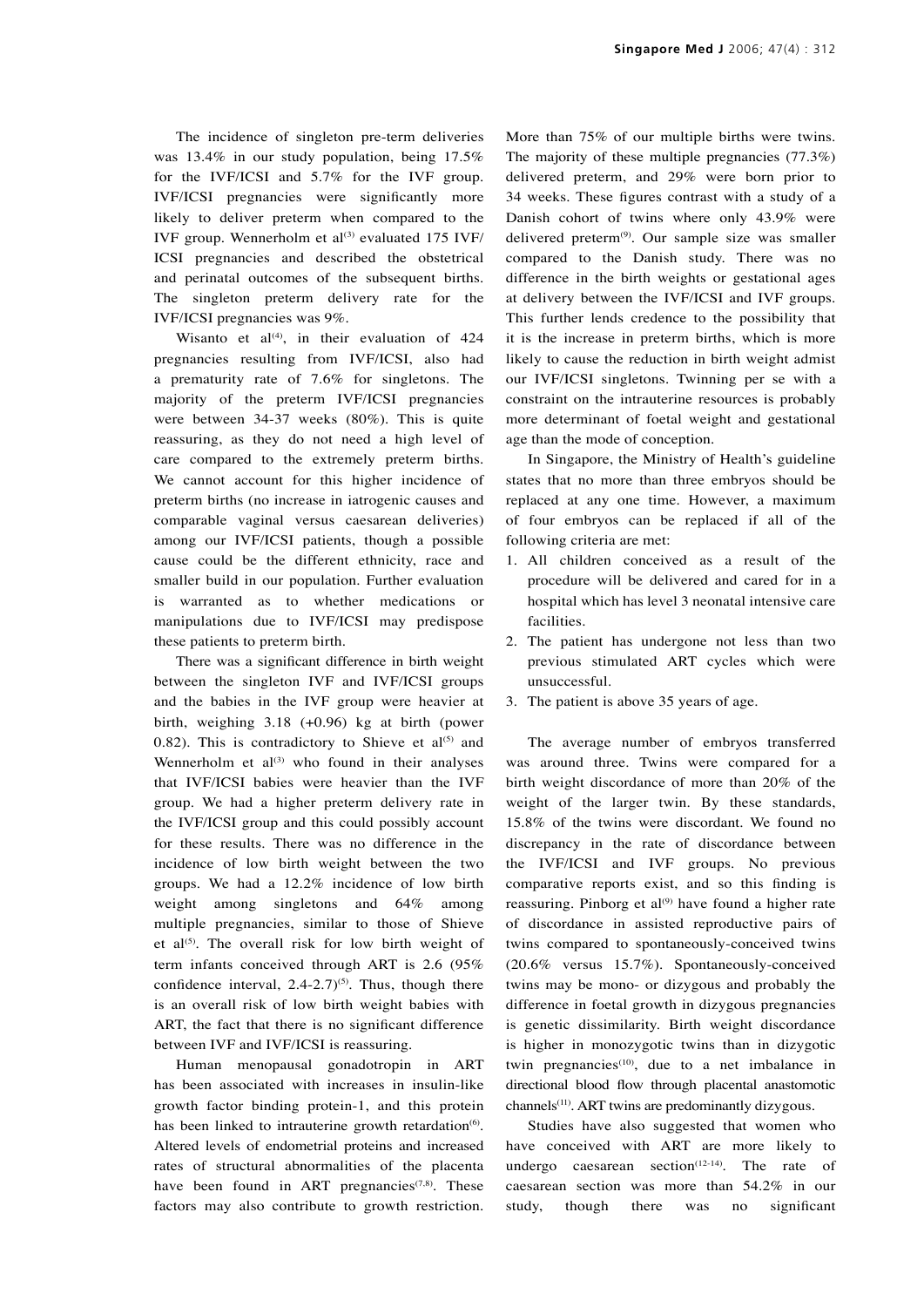association between the mode of delivery and the type of ARTs. We think that apart from the various obstetric and maternal factors that influence the mode of delivery, there may be an excessive concern of obstetricians in the management of these "very precious" pregnancies.

In general, children conceived after IVF may be subjected to more rigorous and extensive investigations. In addition, the increase in multiple conceptions confers a higher likelihood of more malformations in this population. The majority of studies, which address the issue of congenital abnormalities, do not have a control group of IVF(15). Bonduelle et al<sup>(16)</sup> recalculated their 1996 data of 423 children born from IVF/ICSI and compared them with the West Australian Birth Defect Registry as their controls. They noted that there were no differences in the incidence of these abnormalities, when the atrial septal defects and ventricular septal defects were not considered as major birth defects. They pointed out that the majority of cardiac malformations were discovered on routine ultrasonography in children as a part of their scientific study. These studies will not have been done routinely in controls and should therefore not be used for comparison. Recently, there has also been a lot of interest in the possibility of epigenetic markers resulting in more subtle presentations. But epigenetic abnormalities are more likely to occur with ART and are not specific to IVF/ICSI<sup>(17)</sup>.

Hansen et al<sup> $(18)$ </sup> reported a case-control study of ART-associated birth defects in Western Australia. The investigators reported an 8.6% IVF/ICSI and IVF 9% birth defect rate. However, in this study, the findings of increased malformation rate compared to the normal population was at a variance to the preponderance of reports in world literature, though the incidence was comparable between the IVF/ICSI and the IVF group. They also conceded that diagnostic studies to determine malformations might not have been equal between their groups. Palermo et  $al^{(19)}$  have however found an increased rate of malformations in the offspring of conventional IVF (3%) as compared with IVF/ ICSI (1.8%). They stated that the occurrence of congenital malformations following IVF/ICSI is within the range following conventional IVF.

Our data shows an overall congenital malformation rate of 1.6%. This compares well to Steinkampf and Grifo's<sup>(20)</sup> report from the data of the Society for ART between 1996-2000 of a 1.9% incidence of major birth defects among ART offspring in the United States and Canada. In our group, the malformation rate was 2% for IVF/ICSI and 1% for IVF. There appears to be no significant difference in the abnormality between the two groups, though our overall numbers are small. ICSI is more intrusive than IVF as it involves both sperm selection as well as artificial penetration resulting in cytoplasmic distortion. Recent recognition of epigenetic defects, the knowledge that severe semen anomalies have been associated with karyotyping defects, and the fact that IVF/ICSI has only been in vogue for the last decade, warrant further studies with larger populations to establish a better consensus on this very important issue.

Only ten of the 54 miscarriages had karyotyping done. 40% of these were karyotypically abnormal. All of them were autosomal trisomies and half of them were Down's syndrome. However there was no relation to the maternal age and the abnormalities. Palermo et al found autosomal trisomies in all the miscarriages they analysed $(19)$ . Our reports are less than the accepted incidence of chromosomal imbalance of 50% in spontaneous first trimester miscarriages<sup>(21)</sup>.

In conclusion, the obstetric outcome of an IVF pregnancy appears to be comparable to an IVF/ ICSI pregnancy save for a slight increase in the incidence of preterm births in the IVF/ICSI groups and a heavier IVF baby among the singletons. The number of early pregnancy failures and ectopics in the two groups is comparable. There seems to be no increased incidence of multiple births or discordance, and the likelihood of a caesarean section is the same in both groups. There appears to be no significant increase in the rate of congenital abnormalities and the miscarriages are predominantly of a normal karyotype. Further multicentre study analyses are probably required to look into the problems of preterm delivery and low birth weight in IVF/ICSI. The association of congenital malformations and ART, especially ICSI, needs to be better defined and would merit future research. Follow-up of these pregnancies into adulthood and analysis of their outcome would enable better patient counselling and discern the causes for concern or allay anxiety, promoting better judgment.

#### **REFERENCES**

- 1. Palermo G, Joris H, Devroey P, Van Steirteghem AC. Pregnancies after intracytoplasmic injection of single spermatozoon into an oocyte. Lancet 1992; 340:17-8.
- 2. American Society for Reproductive Medicine; Society for Assisted Reproductive Technology Registry. Assisted reproductive technology in the United States: 1999 results generated from the American Society for Reproductive Medicine/Society for Assisted Reproductive Technology Registry. Fertil Steril 2002; 78:918-31.